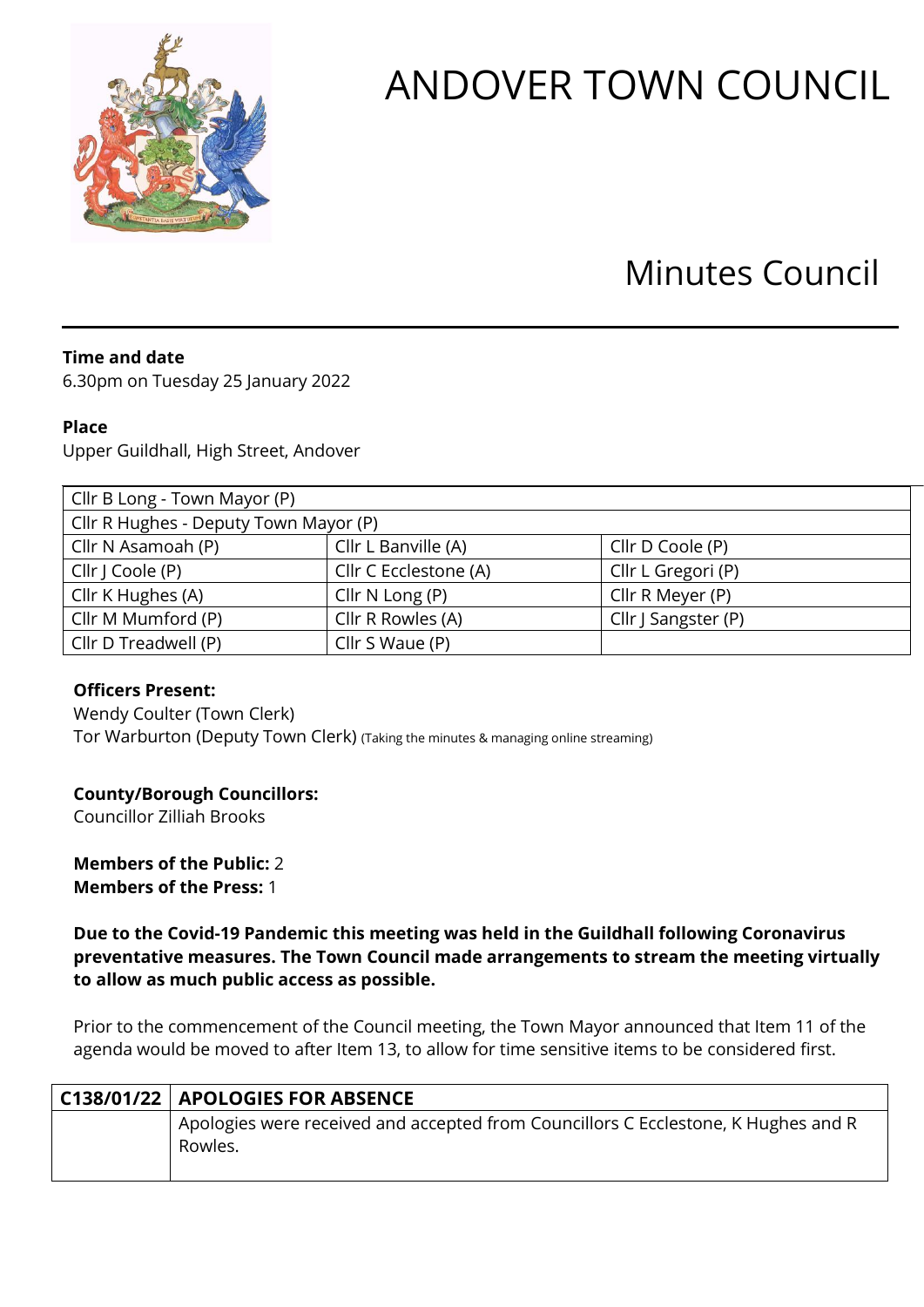| C139/01/22 | <b>DECLARATIONS OF INTEREST</b>                                                                                                                                                |  |  |
|------------|--------------------------------------------------------------------------------------------------------------------------------------------------------------------------------|--|--|
|            | A Declaration of Interest was made by all Members of the Council in Agenda Item 9.                                                                                             |  |  |
| C140/01/22 | <b>MINUTES</b>                                                                                                                                                                 |  |  |
|            | An amendment to the Council Minutes of 15 December 2021, reference C129/12/21 was                                                                                              |  |  |
|            | requested.                                                                                                                                                                     |  |  |
|            | It was proposed by Councillor R Hughes and seconded by Councillor D Coole that the<br>Minutes of the Town Council meeting held on 20 October 2021 and the amended              |  |  |
|            | Minutes of the Town Council meeting held on 15 December 2021 be signed by the                                                                                                  |  |  |
|            | Chairman as correct records.                                                                                                                                                   |  |  |
|            | A vote was taken which was unanimous.                                                                                                                                          |  |  |
|            | RESOLVED: That the Minutes of the Town Council meeting held on 20 October 2021                                                                                                 |  |  |
|            | and the amended Minutes of the Town Council meeting held on 15 December 2021                                                                                                   |  |  |
|            | be signed by the Chairman as correct records.                                                                                                                                  |  |  |
| C141/01/22 | <b>PUBLIC PARTICIPATION</b>                                                                                                                                                    |  |  |
|            | The notes below are a precis of statements/questions. They are not recorded word for                                                                                           |  |  |
|            | word.                                                                                                                                                                          |  |  |
|            |                                                                                                                                                                                |  |  |
|            | <b>Member of Public 1:</b>                                                                                                                                                     |  |  |
|            | 2021 not a great year for anybody. It was an appalling year for the Town Council.                                                                                              |  |  |
|            | Allotments are in disarray and new opportunities are being ignored. The Christmas                                                                                              |  |  |
|            | Lights were shambolic. We saw more threats of judicial Review than we saw of any real<br>achievement. Now we find through the Andover Advertiser that the faith in the Andover |  |  |
|            | Town Council, is at an all time low. It is time for the Andover Town Council to work for                                                                                       |  |  |
|            | Andover and not just its members. Will we see the installation of the Speed Indicator                                                                                          |  |  |
|            | Signs? The Council voted in favour of the creation of a Youth Community Worker. Let                                                                                            |  |  |
|            | 2022 be the year it happens.                                                                                                                                                   |  |  |
|            | Let the new allotment site be a priority. Let the proposal for a paper free environment                                                                                        |  |  |
|            | be taken seriously and actually work towards it. Let us develop the Town Mayors idea                                                                                           |  |  |
|            | for a Charter Stone. Let the Jubilee funding not just be a token gesture. Let the 2022                                                                                         |  |  |
|            | Andover Town Council have a "let's do something" attitude. Can the Town Councillors                                                                                            |  |  |
|            | here present, promise to make 2022 a year of achievement? Politics despite some<br>claims, isn't a game. Its serious. That doesn't mean it can't be fun. There's an            |  |  |
|            | opportunity to do something, please do not waste it. Thank you.                                                                                                                |  |  |
|            |                                                                                                                                                                                |  |  |
|            | <b>Town Mayor's response:</b>                                                                                                                                                  |  |  |
|            | Thank you for your comments.                                                                                                                                                   |  |  |
|            | <b>Member of Public 2:</b>                                                                                                                                                     |  |  |
|            | I am here on behalf of the residents, who are not happy about the completion of the                                                                                            |  |  |
|            | Augusta Park allotment site. I have a list of questions:                                                                                                                       |  |  |
|            | 1. What action has taken place since October 2021, when Taylor Wimpy had already                                                                                               |  |  |
|            | put up the fence, built the car park and put water to the gate? It doesn't look like                                                                                           |  |  |
|            | anything has been done since.                                                                                                                                                  |  |  |
|            | 2. Who is the Councillor or Staff Member, responsible for making the allotment                                                                                                 |  |  |
|            | sites ready and prepared for the tenants?<br>3. How many meetings have taken place with Taylor Wimpy about the Augusta Park                                                    |  |  |
|            | allotment site since January 2010?                                                                                                                                             |  |  |
|            |                                                                                                                                                                                |  |  |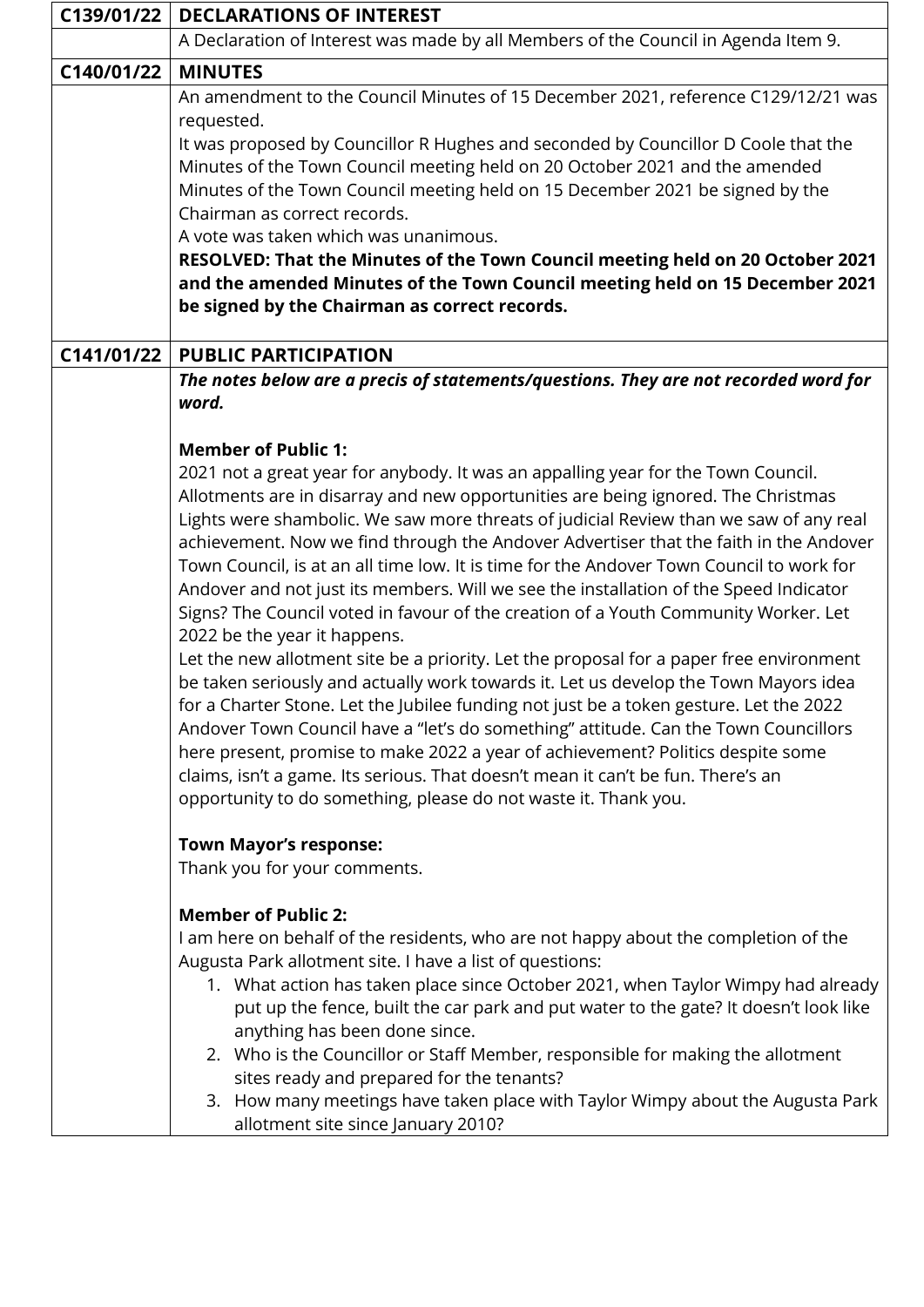|            | 4. Is it possible for Taylor Wimpy to be instructed in what it is doing, to be               |
|------------|----------------------------------------------------------------------------------------------|
|            | completed, via email or video call to them? Does it have to be a face-to-face                |
|            | meeting, which always seems to get cancelled?                                                |
|            | 5. What is an expected completion date for the allotment site at Augusta Park?               |
|            | 6. The plots are not full sized, what is the anticipated cost per plot?                      |
|            |                                                                                              |
|            | <b>Town Mayor's Response:</b>                                                                |
|            | I will answer some of those questions now.                                                   |
|            | The expected completion date has not changed. The expected completion date is                |
|            |                                                                                              |
|            | March. Taylor Wimpy have not come back and said it is expected to be any longer than         |
|            | that.                                                                                        |
|            | We are waiting for the water pipes to be connected and we are waiting for the access         |
|            | path to be put down. They have agreed to put hard standing down for the sheds, which         |
|            | they haven't done as yet.                                                                    |
|            | Myself and Councillor Long have been joining a staff member in meetings at the site. To      |
|            | ensure things are going ahead.                                                               |
|            | As far as I know only one face to face meeting has been cancelled, which was due to          |
|            | Christmas and Covid.                                                                         |
|            | Taylor Wimpy do know everything they are doing and we are expecting them to be               |
|            | delivering on time. We are due a meeting with them in the next two weeks. We are             |
|            | expecting them to deliver it in March, then it has to go to Legal to sign the paperwork,     |
|            | for us to then own the site. Legal with Ox Drove took months.                                |
|            | The plots are the equivalent of a 5-rod plot, which in old terms would be classed as a       |
|            | half rod plot and the anticipated cost at the moment is 40 pence per square metre. We        |
|            | have had it confirmed the plots are 125 square metres. Water charges will be on top.         |
|            | That is the present cost of plots. The Allotment Committee are looking at whether that       |
|            | cost will need to rise or not. It will be discussed in the February meeting.                 |
|            |                                                                                              |
|            | <b>Member of Public 2:</b>                                                                   |
|            | Thank you.                                                                                   |
|            |                                                                                              |
| C142/01/22 |                                                                                              |
|            |                                                                                              |
|            | <b>BACK TO BASICS</b>                                                                        |
|            | Members received and considered a report on 'Back to Basics' and the way forward for         |
|            | the Town Council.                                                                            |
|            | It was proposed by Councillor B Long and seconded by Councillor R Hughes that:               |
|            | It is noted that all requirements listed are included in the 'Back to Basics' plan.          |
|            | Additional work i.e., Queen's Jubilee needs to be clearly listed researched and<br>$\bullet$ |
|            | costed in Officers time and approved by Full Council if it is to be added to the             |
|            | 'Back to Basics' plan.                                                                       |
|            | Once the above is noted, it is to be agreed that external contractors will be<br>$\bullet$   |
|            | brought in to discuss with the Council, the next steps and who will be involved in           |
|            | implementing them.                                                                           |
|            |                                                                                              |
|            | Members were reminded that the Council had suggested that an Extraordinary Council           |
|            | meeting be set up, with an external contractor, where the next steps would be                |
|            | discussed and who would implement them. The Town Mayor confirmed it was Ellis                |
|            | Whittam who would be invited back to talk to the Councillors and that an Extraordinary       |
|            | Council meeting date was needed.                                                             |
|            | The Town Mayor asked who was in favour of agreeing that Ellis Whittam were invited to        |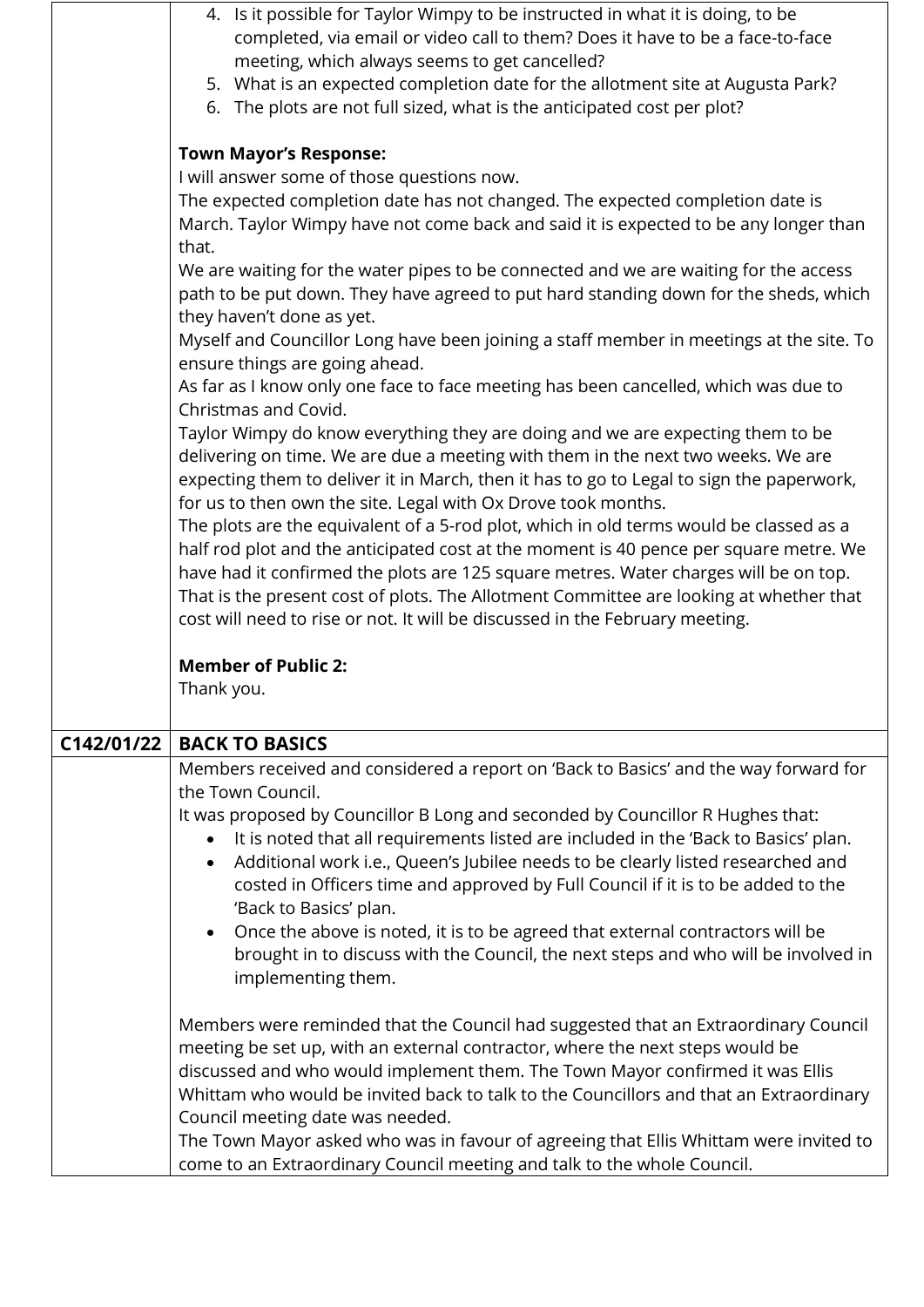|            | A vote was taken:<br>FOR - 11, AGAINST - 1, ABSTENTIONS - 0<br><b>RESOLVED: That:</b><br>It is noted that all requirements listed are included in the 'Back to Basics'<br>$\bullet$<br>plan.<br>Additional work i.e., Queen's Jubilee needs to be clearly listed researched<br>$\bullet$<br>and costed in Officers time and approved by Full Council if it is to be added<br>to the 'Back to Basics' plan.<br>Once the above is noted, it is to be agreed that external contractors will be<br>$\bullet$<br>brought in to discuss with the Council, the next steps and who will be<br>involved in implementing them.<br>Ellis Whittam be invited to an Extraordinary Council meeting to talk to the<br>$\bullet$<br>whole Council.                                                                                                                                                                                                                                                                          |
|------------|-------------------------------------------------------------------------------------------------------------------------------------------------------------------------------------------------------------------------------------------------------------------------------------------------------------------------------------------------------------------------------------------------------------------------------------------------------------------------------------------------------------------------------------------------------------------------------------------------------------------------------------------------------------------------------------------------------------------------------------------------------------------------------------------------------------------------------------------------------------------------------------------------------------------------------------------------------------------------------------------------------------|
| C143/01/22 | STAFFING APPRAISALS & PAYROLL FOR INCLUSION IN BUDGET 2022/2023                                                                                                                                                                                                                                                                                                                                                                                                                                                                                                                                                                                                                                                                                                                                                                                                                                                                                                                                             |
|            | Members considered a report on the conclusion of Staffing Appraisals and<br>recommendations for the Payroll Budget to be included in the Budget 2022/2023.                                                                                                                                                                                                                                                                                                                                                                                                                                                                                                                                                                                                                                                                                                                                                                                                                                                  |
|            | <b>Salary Scale Increments:</b>                                                                                                                                                                                                                                                                                                                                                                                                                                                                                                                                                                                                                                                                                                                                                                                                                                                                                                                                                                             |
|            | It was proposed by Councillor B Long and seconded by Councillor R Hughes that the<br>staff be awarded the 1 Salary Scale Increment for 2022/2023.<br>Members went into a debate.                                                                                                                                                                                                                                                                                                                                                                                                                                                                                                                                                                                                                                                                                                                                                                                                                            |
|            | Members were reminded that Budget and Staffing Committee was disbanded in May<br>2021, under a new format of how the Council was going to work this year. A Human<br>Resources (HR) Panel was put together. The HR Panel had the Terms of Reference for<br>doing the appraisals. Appraisals have never come to Full Council. They are confidential.<br>They would have to do be done in Confidential Matters. It would not be able to be done<br>in the Public.                                                                                                                                                                                                                                                                                                                                                                                                                                                                                                                                             |
|            | Councillor N Long made a motion that the Members move straight to a vote, which was<br>seconded by Councillor L Gregori.<br>The Town Mayor moved to a vote on the first recommendation.                                                                                                                                                                                                                                                                                                                                                                                                                                                                                                                                                                                                                                                                                                                                                                                                                     |
|            | A vote was taken:                                                                                                                                                                                                                                                                                                                                                                                                                                                                                                                                                                                                                                                                                                                                                                                                                                                                                                                                                                                           |
|            | FOR - 7, AGAINST - 5, ABSTENTIONS - 0.                                                                                                                                                                                                                                                                                                                                                                                                                                                                                                                                                                                                                                                                                                                                                                                                                                                                                                                                                                      |
|            | RESOLVED: That the staff be awarded the 1 Salary Scale Increment for 2022/2023.                                                                                                                                                                                                                                                                                                                                                                                                                                                                                                                                                                                                                                                                                                                                                                                                                                                                                                                             |
|            | <b>Salary Scales:</b><br>Members were asked to note that some of the staff had reached the top of the payscale<br>as agreed in 2018 and that it needed to be referred back to the HR Panel to ensure<br>funding was in the Budget, in order for the payscales to be reviewed.<br>Councillor D Coole proposed a minor amendment to the recommendation to read "It is<br>recommended that in line with the 'Back to Basics' review findings, a new Bench<br>Marking exercise be carried out to ensure that the staff are being paid fairly and that<br>any adjustments to salary scales can be made."<br>It was seconded by Councillor R Meyer.<br>A vote was taken:<br>FOR - 9, AGAINST - 1, ABSTENTIONS - 2<br>RESOLVED: That the recommendation be amended to read, "It is recommended<br>that in line with the 'Back to Basics' review findings, a new Bench Marking<br>exercise be carried out to ensure that the staff are being paid fairly and that any<br>adjustments to salary scales can be made." |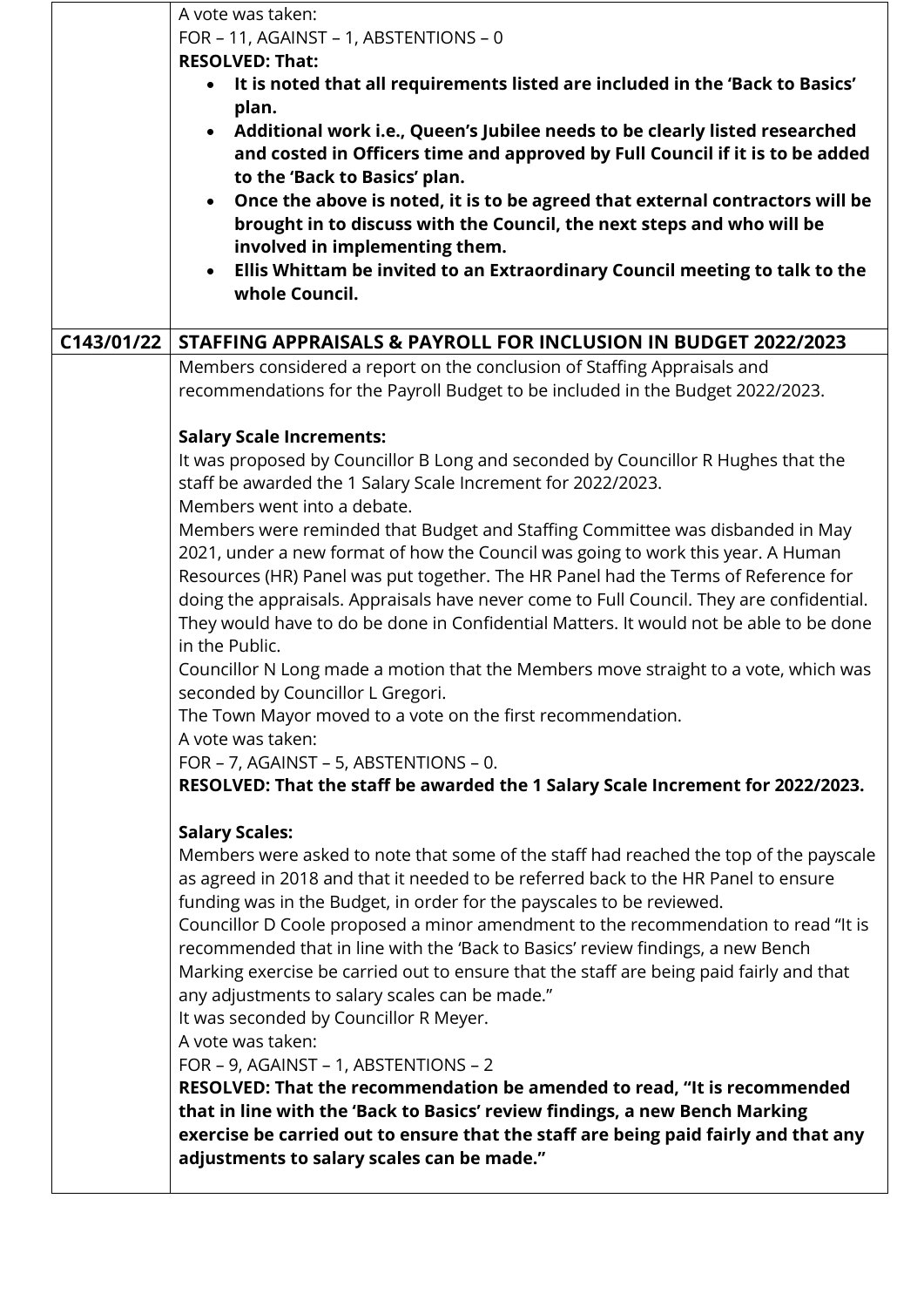|            | Budget 2022/2023:<br>Members noted that it was agreed in the Council meeting of December 2021, that the<br>payroll budget would be £215,000.00, which is what the current staffing structure<br>required.                                                                                                                                                                                                                                                                                                                                                                                                                                                                                                                                                                                                                                                                                                                                                                                                                                                                                                                                                                                                                                                                                                                                                                                                      |            |                                                                   |                                                                                       |
|------------|----------------------------------------------------------------------------------------------------------------------------------------------------------------------------------------------------------------------------------------------------------------------------------------------------------------------------------------------------------------------------------------------------------------------------------------------------------------------------------------------------------------------------------------------------------------------------------------------------------------------------------------------------------------------------------------------------------------------------------------------------------------------------------------------------------------------------------------------------------------------------------------------------------------------------------------------------------------------------------------------------------------------------------------------------------------------------------------------------------------------------------------------------------------------------------------------------------------------------------------------------------------------------------------------------------------------------------------------------------------------------------------------------------------|------------|-------------------------------------------------------------------|---------------------------------------------------------------------------------------|
| C144/01/22 | <b>EARMARKED RESERVES 2022/2023</b>                                                                                                                                                                                                                                                                                                                                                                                                                                                                                                                                                                                                                                                                                                                                                                                                                                                                                                                                                                                                                                                                                                                                                                                                                                                                                                                                                                            |            |                                                                   |                                                                                       |
|            | Members considered the levels of Earmarked Reserves and went into debate.<br>Councillor D Coole proposed an amendment to the Earmarked Reserves which was<br>seconded by Councillor R Meyer. However, it was pointed out that this proposal could<br>therefore be invalid.                                                                                                                                                                                                                                                                                                                                                                                                                                                                                                                                                                                                                                                                                                                                                                                                                                                                                                                                                                                                                                                                                                                                     |            |                                                                   | not be allowed as it would negate the item and its original recommendations and would |
|            | It was proposed by Councillor B Long and seconded by Councillor R Hughes that:<br>The Council approves the costs of Elections to be taken from Earmarked<br>Reserves.<br>The Legal Expenses Earmarked Reserves be removed and transferred back into                                                                                                                                                                                                                                                                                                                                                                                                                                                                                                                                                                                                                                                                                                                                                                                                                                                                                                                                                                                                                                                                                                                                                            |            |                                                                   |                                                                                       |
|            | Operational Reserves.                                                                                                                                                                                                                                                                                                                                                                                                                                                                                                                                                                                                                                                                                                                                                                                                                                                                                                                                                                                                                                                                                                                                                                                                                                                                                                                                                                                          |            | That Full Council approves the movements /amendments to Earmarked |                                                                                       |
|            | Reserves, with a final total (removing Legal Expenses) of £292,955.05.<br>The Andover Town Council's Responsible Financial Officer, the Town Clerk, made the<br>following statement:<br>"I appreciate what Councillor Coole has said with regard to the movement of Earmarked<br>Reserves, however, we can trace those Earmarked Reserves right back to when we very<br>first started. Each one has been documented. There is a management file going all the<br>way back to 2012. The Earmarked Reserves that Councillor D Coole has presented to<br>you this evening starts again. I have gone through them and I have to confess I'm<br>confused. I am concerned that they don't actually follow the Reserves Policy which<br>states that they have to be documented, they have to be for specific reasons and they<br>can not be held for ongoing expenditure. I just want to make that point clear that the<br>Earmarked Reserves that you have had in your report can be traced right back to the<br>beginning of 2012.<br>The alternative ones appear to start again. That is a decision for Council to make but it<br>was a point I want to point out to you."<br>Members were reminded that the Earmarked Reserves can be moved and approved at<br>another Council meeting.<br>It was proposed by Councillor B Long and seconded by Councillor R Hughes that the<br>Members moved straight to a vote. |            |                                                                   |                                                                                       |
|            | A recorded vote was taken as follows:                                                                                                                                                                                                                                                                                                                                                                                                                                                                                                                                                                                                                                                                                                                                                                                                                                                                                                                                                                                                                                                                                                                                                                                                                                                                                                                                                                          |            |                                                                   |                                                                                       |
|            | <b>COUNCILLOR</b>                                                                                                                                                                                                                                                                                                                                                                                                                                                                                                                                                                                                                                                                                                                                                                                                                                                                                                                                                                                                                                                                                                                                                                                                                                                                                                                                                                                              | <b>FOR</b> | <b>AGAINST</b>                                                    | <b>ABSTENTION</b>                                                                     |
|            | N Asamoah<br>D Coole                                                                                                                                                                                                                                                                                                                                                                                                                                                                                                                                                                                                                                                                                                                                                                                                                                                                                                                                                                                                                                                                                                                                                                                                                                                                                                                                                                                           | X          | X                                                                 |                                                                                       |
|            | J Coole                                                                                                                                                                                                                                                                                                                                                                                                                                                                                                                                                                                                                                                                                                                                                                                                                                                                                                                                                                                                                                                                                                                                                                                                                                                                                                                                                                                                        |            | X                                                                 |                                                                                       |
|            | L Gregori                                                                                                                                                                                                                                                                                                                                                                                                                                                                                                                                                                                                                                                                                                                                                                                                                                                                                                                                                                                                                                                                                                                                                                                                                                                                                                                                                                                                      | X          |                                                                   |                                                                                       |
|            | R Hughes                                                                                                                                                                                                                                                                                                                                                                                                                                                                                                                                                                                                                                                                                                                                                                                                                                                                                                                                                                                                                                                                                                                                                                                                                                                                                                                                                                                                       | X          |                                                                   |                                                                                       |
|            | <b>B</b> Long                                                                                                                                                                                                                                                                                                                                                                                                                                                                                                                                                                                                                                                                                                                                                                                                                                                                                                                                                                                                                                                                                                                                                                                                                                                                                                                                                                                                  | X          |                                                                   |                                                                                       |
|            | N Long                                                                                                                                                                                                                                                                                                                                                                                                                                                                                                                                                                                                                                                                                                                                                                                                                                                                                                                                                                                                                                                                                                                                                                                                                                                                                                                                                                                                         | X          |                                                                   |                                                                                       |
|            | R Meyer                                                                                                                                                                                                                                                                                                                                                                                                                                                                                                                                                                                                                                                                                                                                                                                                                                                                                                                                                                                                                                                                                                                                                                                                                                                                                                                                                                                                        |            | X                                                                 |                                                                                       |
|            | M Mumford                                                                                                                                                                                                                                                                                                                                                                                                                                                                                                                                                                                                                                                                                                                                                                                                                                                                                                                                                                                                                                                                                                                                                                                                                                                                                                                                                                                                      | X          |                                                                   |                                                                                       |
|            | Sangster                                                                                                                                                                                                                                                                                                                                                                                                                                                                                                                                                                                                                                                                                                                                                                                                                                                                                                                                                                                                                                                                                                                                                                                                                                                                                                                                                                                                       | X          |                                                                   |                                                                                       |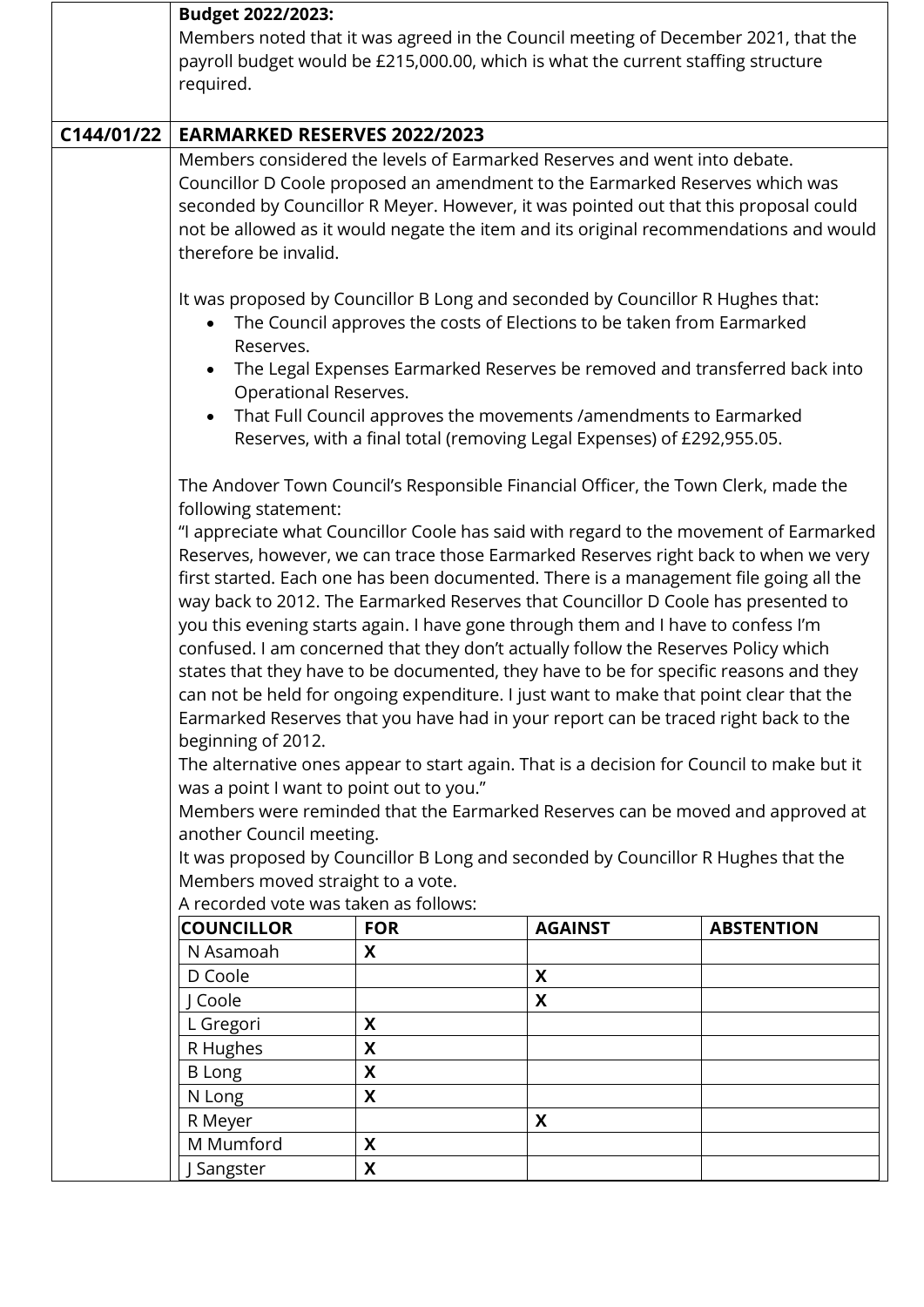|            | D Treadwell                                                                                 |   | X                                                                                                                                                                                                                                                                                                                                                                                                                                |                                                                                    |
|------------|---------------------------------------------------------------------------------------------|---|----------------------------------------------------------------------------------------------------------------------------------------------------------------------------------------------------------------------------------------------------------------------------------------------------------------------------------------------------------------------------------------------------------------------------------|------------------------------------------------------------------------------------|
|            | S Waue                                                                                      | X |                                                                                                                                                                                                                                                                                                                                                                                                                                  |                                                                                    |
|            |                                                                                             |   |                                                                                                                                                                                                                                                                                                                                                                                                                                  |                                                                                    |
|            | <b>TOTAL</b>                                                                                | 8 | 4                                                                                                                                                                                                                                                                                                                                                                                                                                | $\mathbf 0$                                                                        |
|            | <b>RESOLVED: That:</b><br>$\bullet$<br>Reserves.<br>into Operational Reserves.<br>$\bullet$ |   | The Council approves the costs of Elections to be taken from Earmarked<br>The Legal Expenses Earmarked Reserves be removed and transferred back<br>That Full Council approves the movements /amendments to Earmarked<br>Reserves, with a final total (removing Legal Expenses) of £292,955.05.                                                                                                                                   |                                                                                    |
| C145/01/22 | <b>BUDGET 2022/2023</b>                                                                     |   |                                                                                                                                                                                                                                                                                                                                                                                                                                  |                                                                                    |
|            | accepted and approved.                                                                      |   | Members received and considered a report on the Budget for 2022/2023.<br>It was proposed by Councillor B Long and seconded by Councillor R Hughes that the<br>pounds and fifty pence), as recommended by the Policy and Resources Committee be                                                                                                                                                                                   | Budget 2022/2023 of £370,077.50 (three hundred and seventy thousand, seventy seven |
|            | No Members of the Council raised any questions or debate.                                   |   |                                                                                                                                                                                                                                                                                                                                                                                                                                  |                                                                                    |
|            | A vote was taken.<br>FOR - 7, AGAINST - 5, ABSTENTIONS - 0                                  |   |                                                                                                                                                                                                                                                                                                                                                                                                                                  |                                                                                    |
|            |                                                                                             |   | RESOLVED: That the Budget 2022/2023 of £370,077.50 (three hundred and seventy                                                                                                                                                                                                                                                                                                                                                    |                                                                                    |
|            | and Resources Committee be accepted and approved.                                           |   | thousand, seventy seven pounds and fifty pence), as recommended by the Policy                                                                                                                                                                                                                                                                                                                                                    |                                                                                    |
| C146/01/22 | PRECEPT 2022/2023                                                                           |   |                                                                                                                                                                                                                                                                                                                                                                                                                                  |                                                                                    |
|            | accepted and approved.<br>A vote was taken:                                                 |   | Members received and considered a report on the Precept level for 2022/2023<br>It was proposed by Councillor B Long and seconded by Councillor R Hughes that the<br>Precept level for 2022/2023 be £361,801.70 (three hundred and sixty one thousand,<br>eight hundred and one pounds and seventy pence) based on a tax base of 17,147 @<br>£21.10 per Band D Equivalent Dwellings, plus £8,275.80 from Operational Reserves, be |                                                                                    |
|            | FOR - 7, AGAINST - 4, ABSTENTIONS - 1                                                       |   |                                                                                                                                                                                                                                                                                                                                                                                                                                  |                                                                                    |
|            |                                                                                             |   |                                                                                                                                                                                                                                                                                                                                                                                                                                  | RESOLVED: That the Precept for 2022/2023 be £361,801.70 (three hundred and sixty   |
|            |                                                                                             |   | one thousand, eight hundred and one pounds and seventy pence) based on a tax<br>base of 17,147 @ £21.10 per Band D Equivalent Dwellings, be accepted and                                                                                                                                                                                                                                                                         |                                                                                    |
|            | approved.                                                                                   |   | That £8,275.80 be taken from Operational Reserves to make up the shortfall for                                                                                                                                                                                                                                                                                                                                                   |                                                                                    |
|            | the Budget 2022/2023.                                                                       |   |                                                                                                                                                                                                                                                                                                                                                                                                                                  |                                                                                    |
|            |                                                                                             |   | Councillor L Gregori gave his thanks to the Officers and Members of the Policy and<br>Resources Committee for their hard work in relation to the Budget.                                                                                                                                                                                                                                                                         |                                                                                    |
| C147/01/22 | <b>DELEGATED AUTHORITY IN EXTREMIS</b>                                                      |   |                                                                                                                                                                                                                                                                                                                                                                                                                                  |                                                                                    |
|            |                                                                                             |   | Members received and considered a Scheme of Delegation, which allowed the Town                                                                                                                                                                                                                                                                                                                                                   |                                                                                    |
|            | Council to continue to function "in extremis".                                              |   | It was proposed by Councillor B Long and seconded by Councillor R Hughes that the<br>Scheme of Delegation to the Town Clerk in Extremis, be accepted and approved.                                                                                                                                                                                                                                                               |                                                                                    |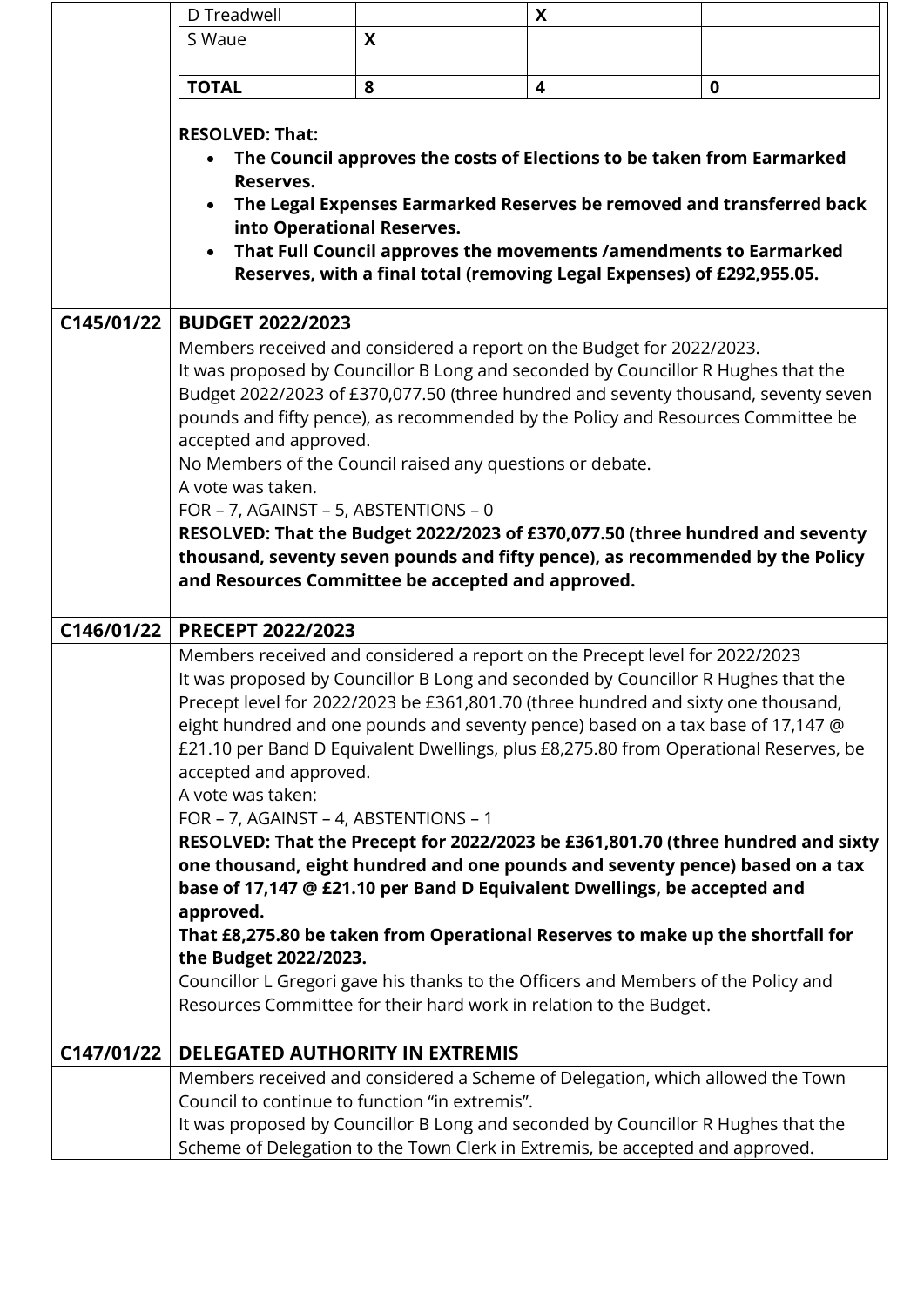|            | As a result of some Members debating the necessity of having this scheme in place,<br>Councillor R Hughes proposed and Councillor B Long seconded that an amendment to<br>the recommendation to read, 'that the delegated authority is accepted with the proviso<br>that it is reviewed every 12 months', be accepted.<br>A vote was taken:<br>FOR - 6, AGAINST - 4, ABSTENTIONS - 2<br>RESOLVED: That an amendment to the recommendation to read, 'that the<br>delegated authority is accepted with the proviso that it is reviewed every 12<br>months' be accepted.<br>Members moved to vote on the original recommendation with the amendment.<br>A vote was taken:<br>FOR - 8, AGAINST - 3, ABSTENTIONS - 1<br>RESOLVED: That the Scheme of Delegation to the Town Clerk in Extremis, with the<br>proviso that it is reviewed every 12 months, be accepted and approved. |
|------------|------------------------------------------------------------------------------------------------------------------------------------------------------------------------------------------------------------------------------------------------------------------------------------------------------------------------------------------------------------------------------------------------------------------------------------------------------------------------------------------------------------------------------------------------------------------------------------------------------------------------------------------------------------------------------------------------------------------------------------------------------------------------------------------------------------------------------------------------------------------------------|
|            |                                                                                                                                                                                                                                                                                                                                                                                                                                                                                                                                                                                                                                                                                                                                                                                                                                                                              |
| C148/01/22 | <b>FINANCE</b><br>Members received the list of payments up to 18 January 2022.<br>It was proposed by Councillor B Long and seconded by Councillor R Hughes that the List<br>of Payments up to 18 January 2022 be approved.<br>A vote was taken:<br>FOR - 10, AGAINST - 0, ABSTENTIONS - 2<br>RESOLVED: That the List of Payments up to 18 January 2022 be approved.                                                                                                                                                                                                                                                                                                                                                                                                                                                                                                          |
| C149/01/22 | <b>COUNCIL OFFICES - OPTIONS</b>                                                                                                                                                                                                                                                                                                                                                                                                                                                                                                                                                                                                                                                                                                                                                                                                                                             |
|            | Members received and considered a report on options for the future of the Town<br>Council.<br>It was proposed by Councillor D Coole and seconded by Councillor J Coole that an<br>amendment to include a fourth option of not to have an office be considered. It was felt<br>that the previous almost 2 years, had shown that Officers had been working from home<br>successfully and paying for office space would not be justified.<br>Members debated the amendment.<br>A vote was taken:<br>FOR - 5, AGAINST - 7, ABSTENTIONS - 0<br><b>Motion not carried.</b>                                                                                                                                                                                                                                                                                                         |
|            | The Members returned to discuss the original options.<br>It was proposed by Councillor R Hughes and seconded by Councillor L Gregori that<br>Option 1, Serviced office in the town centre @ £21,572.16 per annum, be accepted and<br>approved.<br>A vote was taken:<br>FOR - 9, AGAINST - 2, ABSTENTIONS - 1<br>RESOLVED: That Option 1, Serviced office in the town centre @ £21,572.16 per<br>annum, be accepted and approved.                                                                                                                                                                                                                                                                                                                                                                                                                                             |
| C150/01/22 | <b>MOTIONS FROM COUNCILLORS</b>                                                                                                                                                                                                                                                                                                                                                                                                                                                                                                                                                                                                                                                                                                                                                                                                                                              |
|            | Members considered a motion on increasing the Standing Committee Membership                                                                                                                                                                                                                                                                                                                                                                                                                                                                                                                                                                                                                                                                                                                                                                                                  |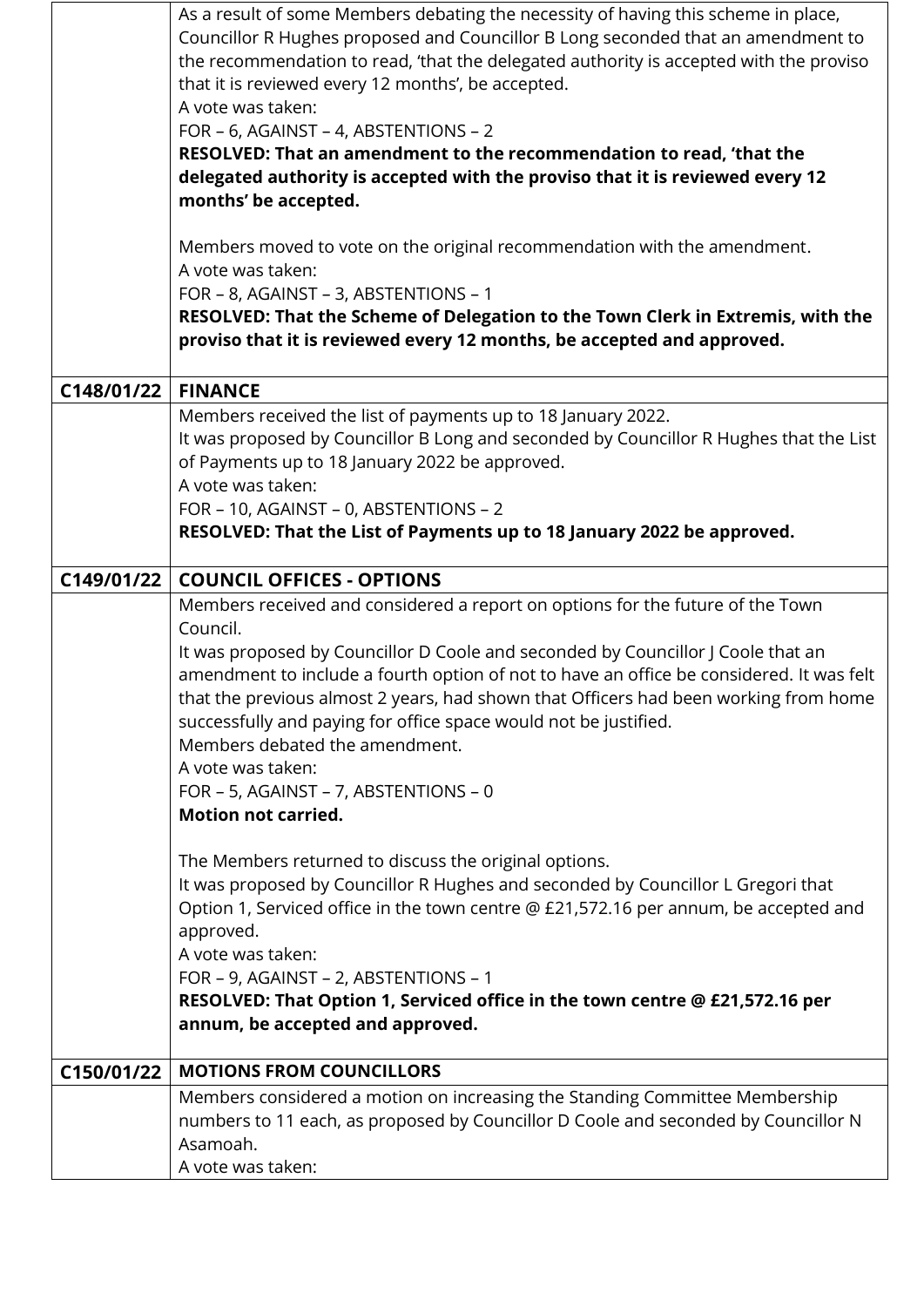|            | For - 4, AGAINST - 7, ABSTENTIONS - 1                                                                                                                                  |
|------------|------------------------------------------------------------------------------------------------------------------------------------------------------------------------|
|            | <b>Motion not carried.</b>                                                                                                                                             |
| C150/01/22 | <b>DATE OF NEXT MEETING</b>                                                                                                                                            |
|            |                                                                                                                                                                        |
|            | Members noted the date of the next meeting: Wednesday 23 February 2022, at the<br>Guildhall, High Street, Andover, starting at 6.30pm.                                 |
|            |                                                                                                                                                                        |
| C151/01/22 | <b>EXCLUSION OF THE PRESS AND PUBLIC</b>                                                                                                                               |
|            | It was proposed by Councillor B Long and seconded by Councillor D Coole that the                                                                                       |
|            | Members of the Press and Public be excluded from the Meeting at Agenda Item 16 due                                                                                     |
|            | to consideration of Confidential personal details protected under Data Protection Act                                                                                  |
|            | 2018 and GDPR UK 2018.                                                                                                                                                 |
|            | A vote was taken:                                                                                                                                                      |
|            | FOR - 9, AGAINST - 3, ABSTENTIONS - 0<br>RESOLVED: That the Members of the Press and Public be excluded from the                                                       |
|            | Meeting at Agenda Item 16 due to consideration of Confidential personal details                                                                                        |
|            | protected under Data Protection Act 2018 and GDPR UK 2018.                                                                                                             |
|            |                                                                                                                                                                        |
|            | <b>CONFIDENTIAL ITEMS</b>                                                                                                                                              |
|            |                                                                                                                                                                        |
| C152/01/22 | <b>FREEDOM OF TOWN CERTIFICATE</b>                                                                                                                                     |
|            | Members considered the presentation of the Certificate for the Freedom of the Town                                                                                     |
|            | posthumously to Mr Holloway's daughter.                                                                                                                                |
|            | A vote was taken which was unanimous.                                                                                                                                  |
|            | RESOLVED: That the Certificate for the Freedom of the Town is presented                                                                                                |
|            | posthumously to Mr Holloway's daughter.                                                                                                                                |
|            |                                                                                                                                                                        |
|            | It was proposed by Councillor D Coole and seconded by Councillor N Long that Officers<br>ascertain whether Mr Holloway's daughter would prefer the presentation of the |
|            | Certificate for the Freedom of the Town posthumously, to be in the public or in private.                                                                               |
|            | That Officers be delegated to arrange for the framing of the Certificate to match the                                                                                  |
|            | colour of the historic Squires shop front.                                                                                                                             |
|            | A vote was taken which was unanimous.                                                                                                                                  |
|            | RESOLVED: That Officers ascertain whether Mr Holloway's daughter would prefer                                                                                          |
|            | the presentation of the Certificate for the Freedom of the Town posthumously, to                                                                                       |
|            | be in the public or in private. That Officers be delegated to arrange for the                                                                                          |
|            | framing of the Certificate to match the colour of the historic Squires shop front.                                                                                     |
|            |                                                                                                                                                                        |
|            |                                                                                                                                                                        |
|            |                                                                                                                                                                        |
|            |                                                                                                                                                                        |
|            | The Town Mayor closed the meeting at 8.20pm.                                                                                                                           |
|            |                                                                                                                                                                        |
|            |                                                                                                                                                                        |
|            |                                                                                                                                                                        |
|            |                                                                                                                                                                        |
|            |                                                                                                                                                                        |
|            |                                                                                                                                                                        |
|            |                                                                                                                                                                        |